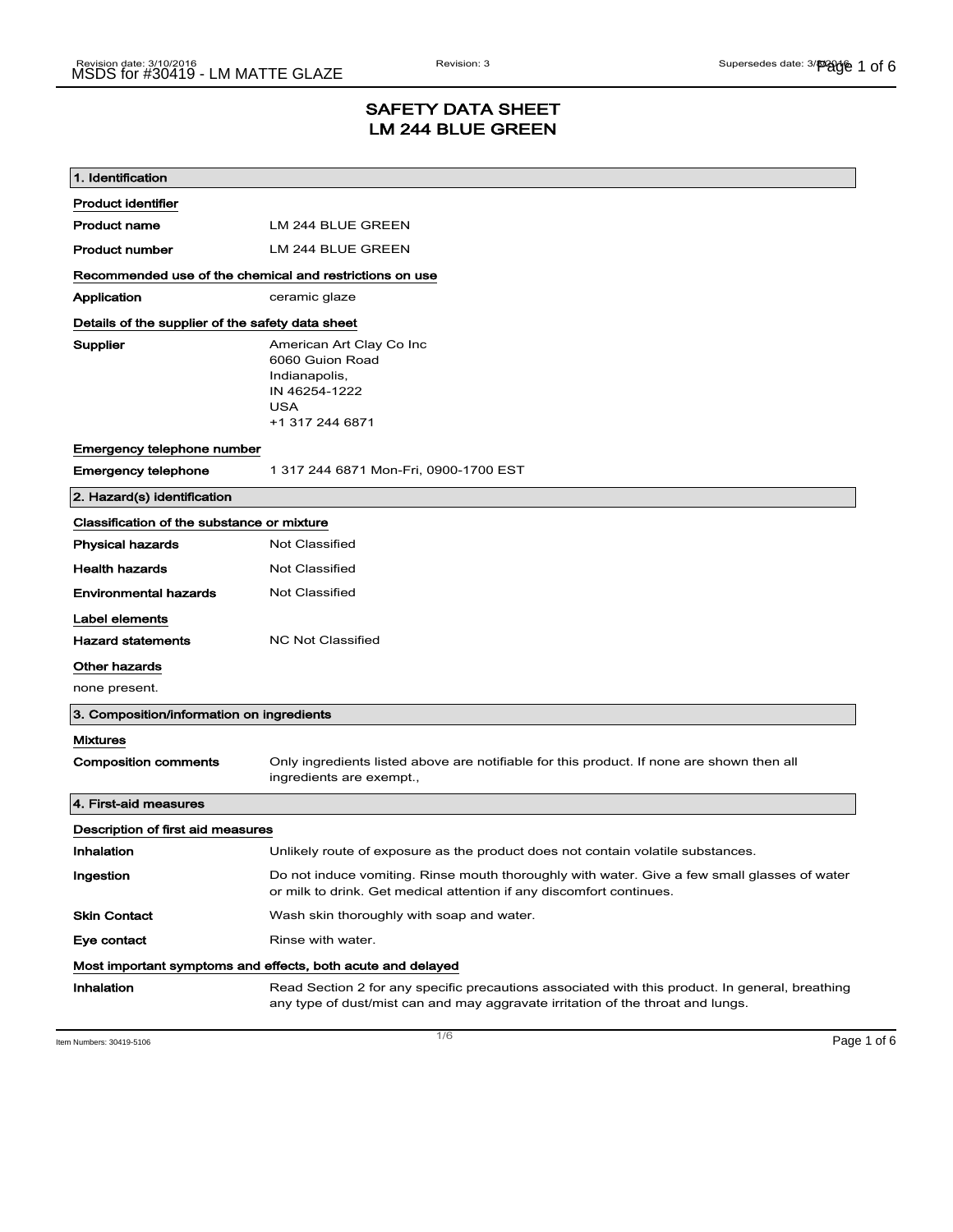| Ingestion                                                    | Read Section 2 for any specific precautions associated with the use of this product. Products<br>with specific warnings about ingestion will give guidance there.                                                                                                                                           |  |
|--------------------------------------------------------------|-------------------------------------------------------------------------------------------------------------------------------------------------------------------------------------------------------------------------------------------------------------------------------------------------------------|--|
| <b>Skin contact</b>                                          | Read Section 2 for any specific precautions associated with the use of this product. In general<br>most ceramic glazes, clays and special products will tend to have a drying effect on the skin<br>and may cause some sensitivity to users with sensitive skin.                                            |  |
| Eye contact                                                  | Read Section 2 for any specific precautions associated with the use of this product. In general<br>most ceramic and special products contain materials that maybe abrasive to eyes. Keeping<br>materials from contacting the eyes is prudent. If contact does occur, flush with clean water, do<br>not rub. |  |
|                                                              | Indication of immediate medical attention and special treatment needed                                                                                                                                                                                                                                      |  |
| Notes for the doctor                                         | Treat symptomatically.                                                                                                                                                                                                                                                                                      |  |
| 5. Fire-fighting measures                                    |                                                                                                                                                                                                                                                                                                             |  |
| Extinguishing media                                          |                                                                                                                                                                                                                                                                                                             |  |
| Suitable extinguishing media                                 | Use fire-extinguishing media suitable for the surrounding fire.                                                                                                                                                                                                                                             |  |
| Special hazards arising from the substance or mixture        |                                                                                                                                                                                                                                                                                                             |  |
| <b>Specific hazards</b>                                      | The product is not believed to present a hazard due to its physical nature.                                                                                                                                                                                                                                 |  |
| Advice for firefighters                                      |                                                                                                                                                                                                                                                                                                             |  |
| Special protective equipment<br>for firefighters             | Use protective equipment appropriate for surrounding materials.                                                                                                                                                                                                                                             |  |
| 6. Accidental release measures                               |                                                                                                                                                                                                                                                                                                             |  |
|                                                              | Personal precautions, protective equipment and emergency procedures                                                                                                                                                                                                                                         |  |
| <b>Personal precautions</b>                                  | For personal protection, see Section 8.                                                                                                                                                                                                                                                                     |  |
| <b>Environmental precautions</b>                             |                                                                                                                                                                                                                                                                                                             |  |
| <b>Environmental precautions</b>                             | Please read Section 2 completely. If any environmental warnings such as; H411 or H412 are<br>listed in Section 2, please use appropriate procedures when disposing of product and<br>container. Do not put materials into waterways or sewers.                                                              |  |
| Methods and material for containment and cleaning up         |                                                                                                                                                                                                                                                                                                             |  |
| Methods for cleaning up                                      | Collect spillage for reclamation or absorb in vermiculite, dry sand or similar material.                                                                                                                                                                                                                    |  |
| Reference to other sections                                  | For waste disposal, see Section 13. For personal protection, see Section 8.                                                                                                                                                                                                                                 |  |
| 7. Handling and storage                                      |                                                                                                                                                                                                                                                                                                             |  |
| Precautions for safe handling                                |                                                                                                                                                                                                                                                                                                             |  |
| Usage precautions                                            | Read label before use. Do not eat, drink or smoke when using this product. Good personal<br>hygiene procedures should be implemented. Wash hands and any other contaminated areas<br>of the body with soap and water before leaving the work site.                                                          |  |
| Conditions for safe storage, including any incompatibilities |                                                                                                                                                                                                                                                                                                             |  |
| <b>Storage precautions</b>                                   | Store in tightly-closed, original container in a dry and cool place.                                                                                                                                                                                                                                        |  |
| Specific end uses(s)                                         |                                                                                                                                                                                                                                                                                                             |  |
| Specific end use(s)                                          | The identified uses for this product are detailed in Section 1.2.                                                                                                                                                                                                                                           |  |
| 8. Exposure Controls/personal protection                     |                                                                                                                                                                                                                                                                                                             |  |
|                                                              |                                                                                                                                                                                                                                                                                                             |  |

Item Numbers:  $30419-5106$   $Page 2 of 6$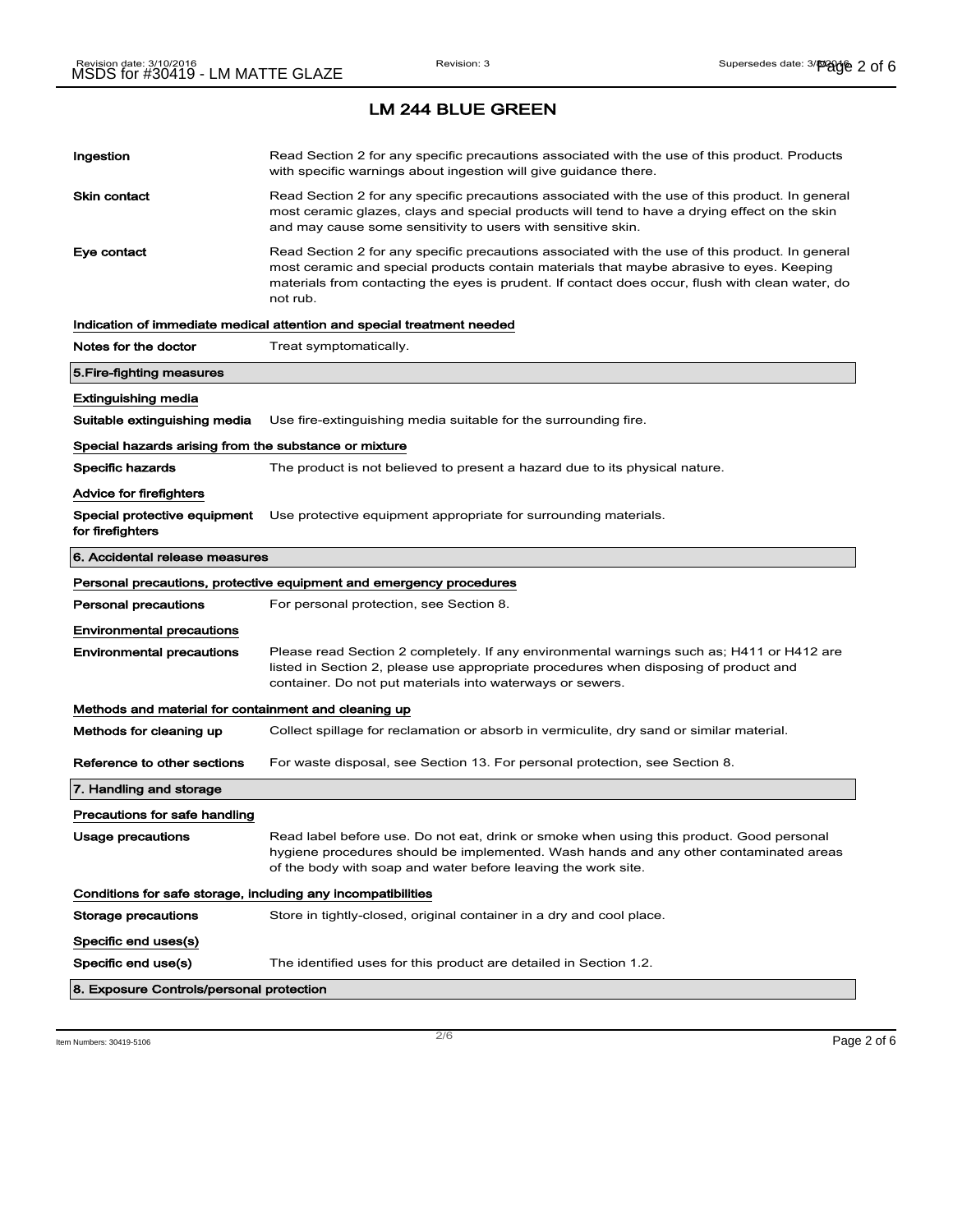| Ingredient comments                 | Only ingredients listed n Section 3 are notifiable for this product. If none are shown then all<br>ingredients are exempt.                                                                                           |
|-------------------------------------|----------------------------------------------------------------------------------------------------------------------------------------------------------------------------------------------------------------------|
| <b>Exposure controls</b>            |                                                                                                                                                                                                                      |
| Appropriate engineering<br>controls | No specific ventilations requirements unless the "FAN" pictogram is shown above or specified<br>in Section 2.                                                                                                        |
| Eye/face protection                 | No specific eye protection required unless the "EYE PROTECTION" pictogram is shown<br>above or specified in Section 2.                                                                                               |
| <b>Hand protection</b>              | No specific hand protection required unless the "HAND PROTECTION" pictogram is shown<br>above or specified in Section 2.                                                                                             |
| Hygiene measures                    | Using good personal hygiene practices is always appropriate. Keeping a clean work space,<br>cleaning up properly when done, and not eating, drinking or smoking when using this product.                             |
| <b>Respiratory protection</b>       | No specific respiratory protection required unless the "RESPIRATOR" pictogram is shown<br>above or specified in Section 2. Using the appropriate certified protection for the operation is<br>important if required. |

### 9. Physical and Chemical Properties

## Information on basic physical and chemical properties

| Appearance                                      | Colored liquid.           |
|-------------------------------------------------|---------------------------|
| Color                                           | Various colors.           |
| Odor                                            | Almost odorless.          |
| Odor threshold                                  | No information available. |
| рH                                              | 6-8                       |
| <b>Melting point</b>                            | No information available. |
| Initial boiling point and range                 | No information available. |
| <b>Flash point</b>                              | No information available. |
| <b>Evaporation rate</b>                         | No information available. |
| Flammability (solid, gas)                       | No information available. |
| Upper/lower flammability or<br>explosive limits | No information available. |
| <b>Vapour pressure</b>                          | No information available. |
| <b>Relative density</b>                         | Greater than 1.0          |
| Solubility(ies)                                 | Not applicable.           |
| <b>Partition coefficient</b>                    | No information available. |
| <b>Auto-ignition temperature</b>                | Not applicable.           |
| <b>Decomposition Temperature</b>                | No information available. |
| <b>Viscosity</b>                                | No information available. |
| <b>Explosive properties</b>                     | none                      |
| <b>Oxidising properties</b>                     | none                      |
| Other information                               | Not applicable.           |

Item Numbers:  $30419-5106$   $Page 3 of 6$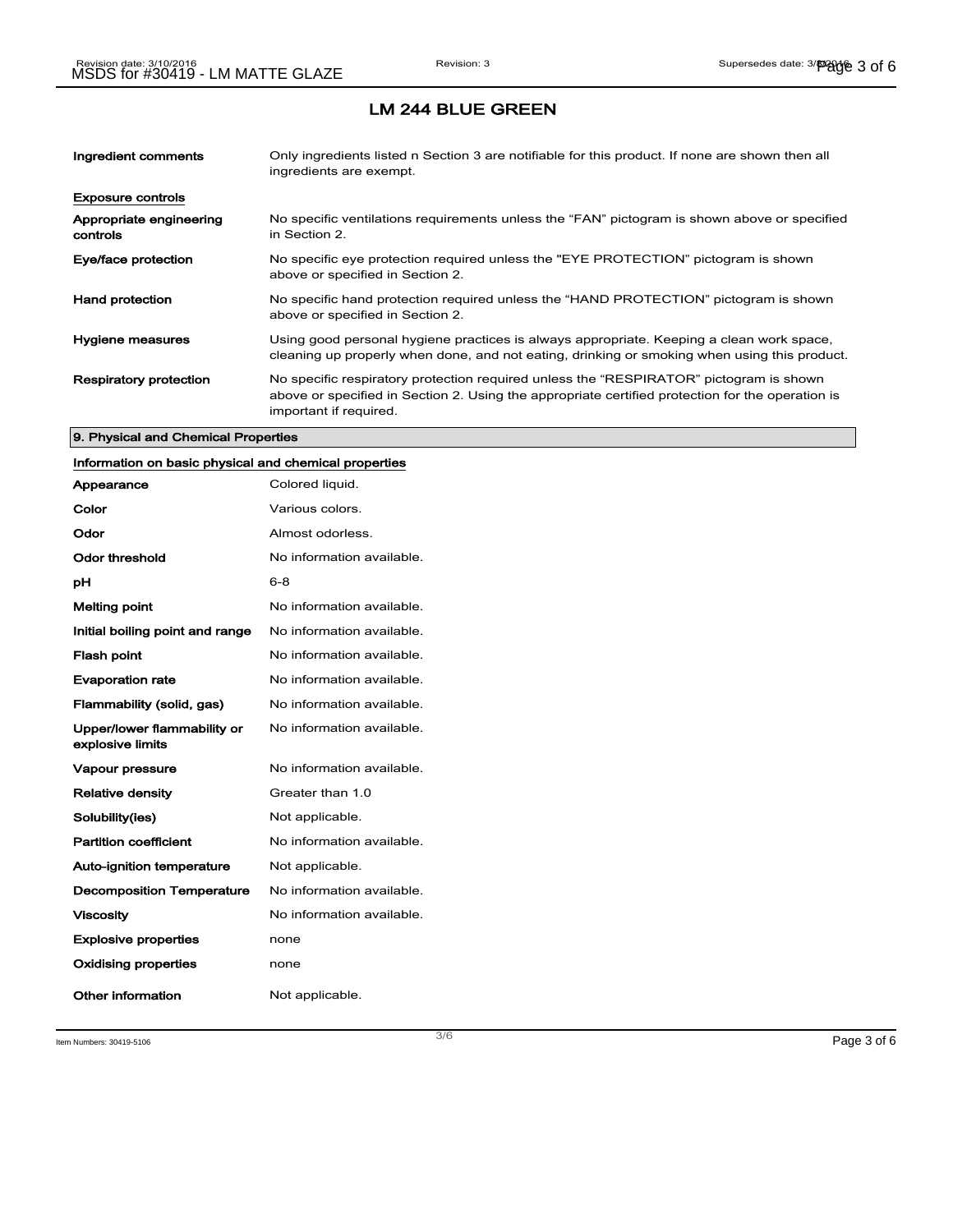# LM 244 BLUE GREEN

| 10. Stability and reactivity              |                                                                                                                                                                                                                                                |
|-------------------------------------------|------------------------------------------------------------------------------------------------------------------------------------------------------------------------------------------------------------------------------------------------|
| Reactivity                                | There are no known reactivity hazards associated with this product.                                                                                                                                                                            |
| <b>Stability</b>                          | No particular stability concerns.                                                                                                                                                                                                              |
| Possibility of hazardous<br>reactions     | None known.                                                                                                                                                                                                                                    |
| Conditions to avoid                       | None known.                                                                                                                                                                                                                                    |
| <b>Materials to avoid</b>                 | None known.                                                                                                                                                                                                                                    |
| Hazardous decomposition<br>products       | None known.                                                                                                                                                                                                                                    |
| 11. Toxicological information             |                                                                                                                                                                                                                                                |
| Information on toxicological effects      |                                                                                                                                                                                                                                                |
| <b>Toxicological effects</b>              | Please read Section 2 thoroughly to understand the toxicological risks, (if any) and<br>precautions for safe use (if any).                                                                                                                     |
| Skin corrosion/irritation                 |                                                                                                                                                                                                                                                |
| <b>Skin sensitization</b>                 |                                                                                                                                                                                                                                                |
| <b>Skin sensitisation</b>                 | Based on available data the classification criteria are not met.                                                                                                                                                                               |
| Eye contact                               | May cause temporary eye irritation.                                                                                                                                                                                                            |
| 12. Ecological Information                |                                                                                                                                                                                                                                                |
| Ecotoxicity                               | Please read Section 2 completely. If any environmental warnings such as; H411 or H412 are<br>listed in Section 2, please use appropriate procedures when disposing of product and<br>container. Do not put materials into waterways or sewers. |
| <b>Toxicity</b>                           |                                                                                                                                                                                                                                                |
| Toxicity                                  | Please read Section 2 completely. If any environmental warnings such as; H411 or H412 are<br>listed in Section 2, please use appropriate procedures when disposing of product and<br>container. Do not put materials into waterways or sewers. |
| Persistence and degradability             |                                                                                                                                                                                                                                                |
| Persistence and degradability             | No data available.                                                                                                                                                                                                                             |
| <b>Biodegradation</b>                     | Not inherently biodegradable.                                                                                                                                                                                                                  |
| <b>Bioaccumulative potential</b>          |                                                                                                                                                                                                                                                |
| <b>Partition coefficient</b>              | No information available.                                                                                                                                                                                                                      |
| Mobility in soil                          |                                                                                                                                                                                                                                                |
| <b>Mobility</b>                           | Semi-mobile.                                                                                                                                                                                                                                   |
| <b>Results of PBT and vPvB assessment</b> |                                                                                                                                                                                                                                                |
| Results of PBT and vPvB<br>assessment     | This product does not contain any substances classified as PBT or vPvB.                                                                                                                                                                        |
| Other adverse effects                     |                                                                                                                                                                                                                                                |

Item Numbers:  $30419-5106$   $Page 4 of 6$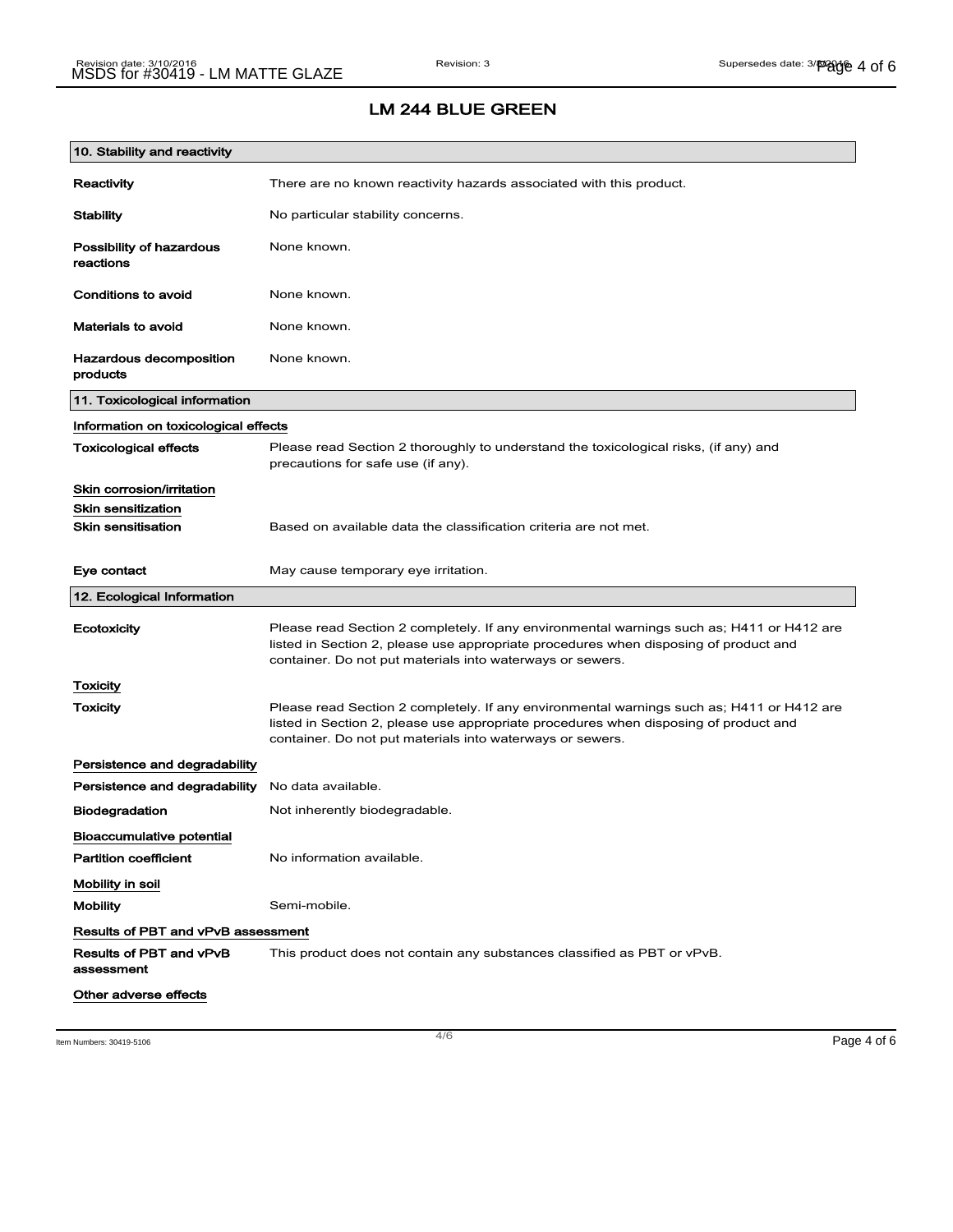| Other adverse effects                                                                                 | None known.                                                                                                                                                                                         |
|-------------------------------------------------------------------------------------------------------|-----------------------------------------------------------------------------------------------------------------------------------------------------------------------------------------------------|
| 13. Disposal considerations                                                                           |                                                                                                                                                                                                     |
| Waste treatment methods                                                                               |                                                                                                                                                                                                     |
| General information                                                                                   | Dispose of waste product or used containers in accordance with local regulations When<br>handling waste, the safety precautions applying to handling of the product should be<br>considered.        |
| 14. Transport information                                                                             |                                                                                                                                                                                                     |
| General                                                                                               | The product is not covered by international regulations on the transport of dangerous goods<br>(IMDG, IATA, DoT).                                                                                   |
| UN Number                                                                                             |                                                                                                                                                                                                     |
| Not applicable.                                                                                       |                                                                                                                                                                                                     |
| UN proper shipping name                                                                               |                                                                                                                                                                                                     |
| Not applicable.                                                                                       |                                                                                                                                                                                                     |
| Transport hazard class(es)                                                                            |                                                                                                                                                                                                     |
| No transport warning sign required.                                                                   |                                                                                                                                                                                                     |
| Packing group                                                                                         |                                                                                                                                                                                                     |
| Not applicable.                                                                                       |                                                                                                                                                                                                     |
| <b>Environmental hazards</b>                                                                          |                                                                                                                                                                                                     |
| <b>Environmentally Hazardous Substance</b>                                                            | Please refer to Section 2 for any environmental hazards associated with this product. If H411/H412 warnings are shown then<br>please verify packaging and labeling requirements for larger volumes. |
| Special precautions for user                                                                          |                                                                                                                                                                                                     |
| Not applicable.                                                                                       |                                                                                                                                                                                                     |
| <b>Transport in bulk according to</b> Not applicable.<br>Annex II of MARPOL 73/78<br>and the IBC Code |                                                                                                                                                                                                     |
| 15. Regulatory information                                                                            |                                                                                                                                                                                                     |
| US State Regulations<br>None of the ingredients are listed or exempt.                                 | California Proposition 65 Carcinogens and Reproductive Toxins                                                                                                                                       |
| Inventories<br>Canada - DSL/NDSL<br>All the ingredients are listed or exempt.                         |                                                                                                                                                                                                     |
| <b>US - TSCA</b>                                                                                      |                                                                                                                                                                                                     |

All the ingredients are listed or exempt.

### US - TSCA 12(b) Export Notification

All the ingredients are listed or exempt.

#### 16. Other information